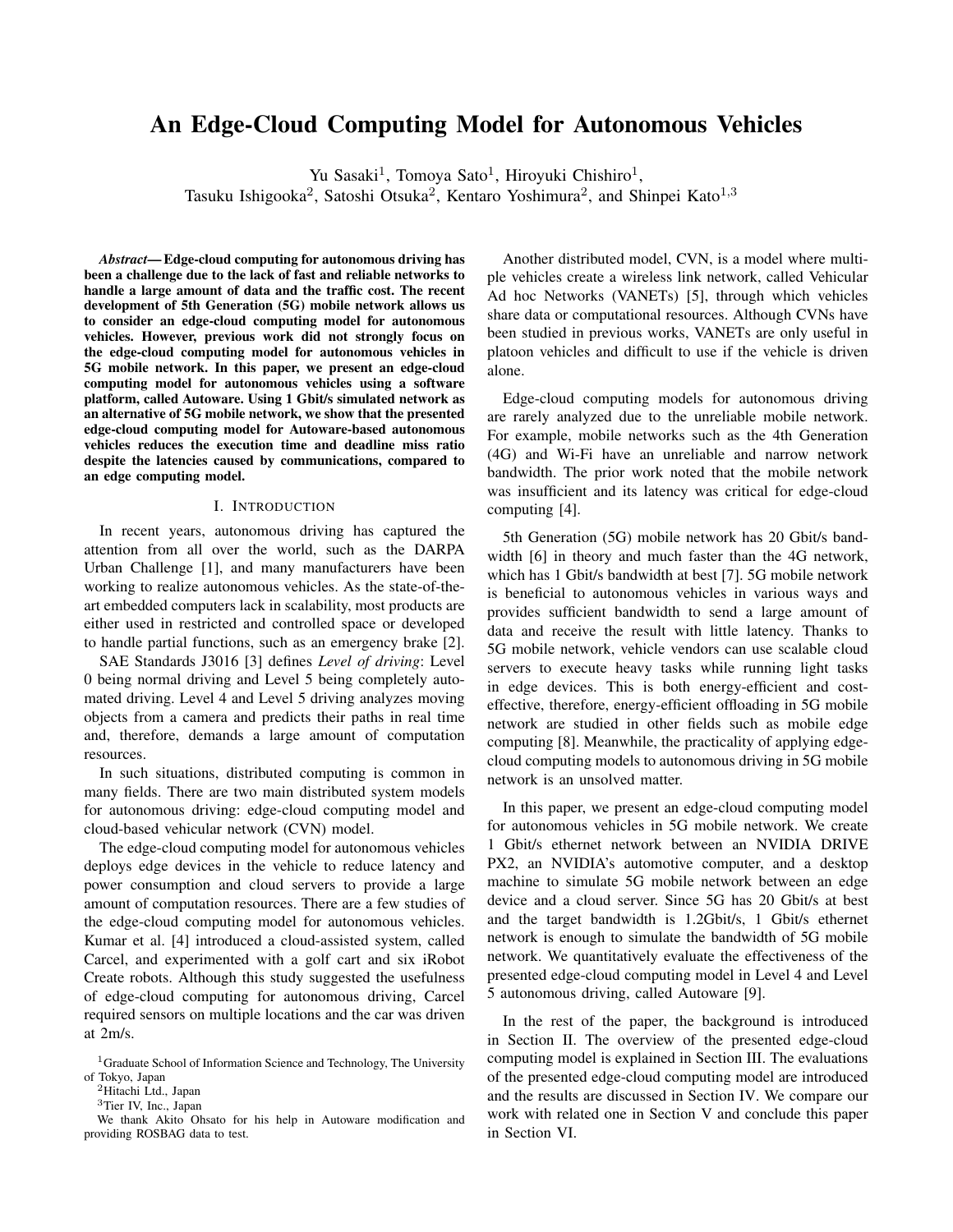

The most of automated driving applications use Robot Operating System (ROS) [10] as a main framework. ROS is an open-source meta-operating system for robots and provides extensive tools and libraries designed for processing data from sensors and actuators. An ROS process is called a *node*, and developers can easily specify which node runs on which machine.

Fig. 1 shows a publisher/subscriber model in ROS. A node communicates with another node using a message queue called *topic*. A system using ROS framework creates a directed acyclic graph structure where a vertex represents a node and an edge of two vertexes represents a communication between two nodes. The communication between nodes is sent by TCPROS protocol which uses persistent, stateful TCP/IP socket connections. Hence, even when two nodes are on different machines, one node can seamlessly acquire the *topic* data over the network.

#### *B. Autoware*

Autoware [9] is an ROS-based open-source platform developed for autonomous vehicles. Autoware collects the signals from various sensors such as camera, IMU, LiDAR, and GNSS, then, estimates the location of the vehicle, plans the path, and controls the vehicle. Autoware is designed for Level 4 and Level 5 autonomous driving and tested in demonstrated experiments in Japan [11], [12]. Now Autoware is maintained by the Autoware Foundation [13], which is a non-profit organization and composed of more than 20 global members. We use Autoware to simulate the real-world autonomous driving situation.

## III. PRESENTED EDGE-CLOUD COMPUTING MODEL

In this section, we explain the presented edge-cloud computing model. Before explaining the model, our simulation model and ROS component model are introduced.

Fig. 2 shows the actual 5G cloud model and simulation model. The actual 5G cloud model uses edge devices in the vehicle and cloud servers connected with 5G mobile network. In contrast, the simulation model uses an NVIDIA DRIVE PX2 and Desktop PC as an edge device and a cloud server, respectively.

We consider the situation where a vehicle runs on actual roads, and focus on two main features in Autoware [9]: the self-localization and path planning. We use Normal Distributions Transform (NDT) matching [14] and A\* path planner

#### (b) Simulation model

Fig. 2. Actual 5G cloud model and simulation model



Fig. 3. Overview of our ROS component model

[15] as the self-localization and path planning, respectively, because these features are mainly used for Autoware-based autonomous vehicles.

Fig. 3 shows the overview of our ROS component model. astar navi has the period of 0.5Hz (2,000ms) and other components have the period of 10Hz (100ms). Our ROS component model is composed of the following 9 components.

- 1) play reads point clouds from ROSBAG data (recording and playing back data).
- 2) velodyne nodelet manager creates 360 degree point clouds by Velodyne LiDAR data.
- 3) voxel grid filter downsamples the point cloud data (Velodyne LiDAR data in this case) by taking a spatial average of the points in the cloud.
- 4) ndt matching handles NDT matching, which is used as the self-localization algorithm. NDT is a laser scan matching algorithm of self-localization that uses two point cloud data. One is made beforehand (reference scan) and the other is acquired from vehicle sensors (input scan).
- 5) ray ground filter removes ground from point clouds.
- 6) points2costmap creates 2D projection from 3D point clouds.
- 7) grid map filter creates non-entering area from 2D obstacle points.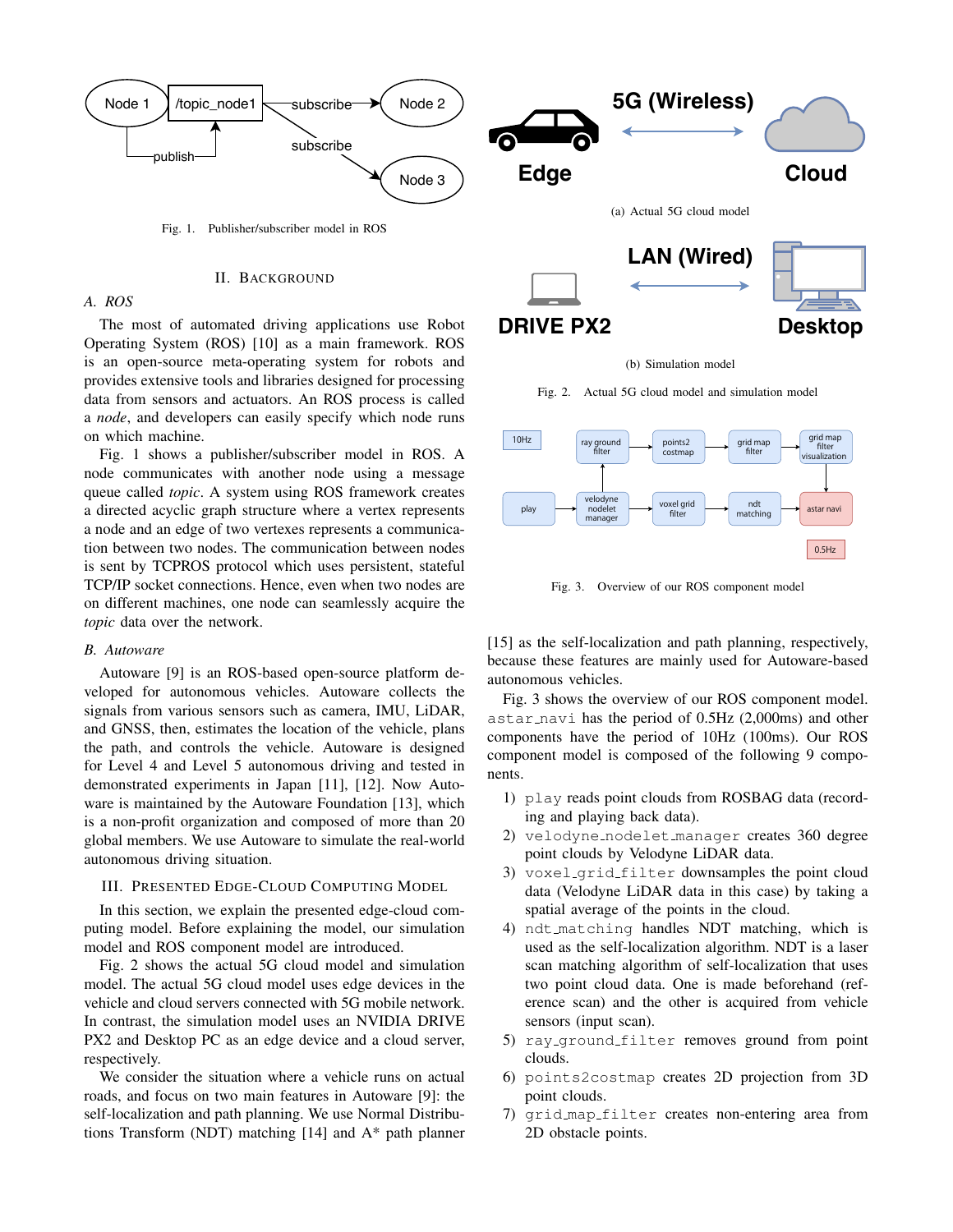

Fig. 4. Presented edge-cloud computing model

- 8) astar navi handles A\* planner, which heuristically calculates the shortest path from the start point to the goal point.
- 9) pure pursuit is responsible for controlling vehicle actuators.

Fig. 4 shows the presented edge-cloud computing model. The edge devices execute play, velodyne nodelet manager, ray ground filter, points2costmap, voxel grid filter, and pure pursuit. In contrast, the cloud servers execute grid map filter, ndt matching, and astar navi.

Preliminary Evaluations: The reason why the presented edge-cloud computing model is suitable for Autoware-based autonomous vehicles is because we have conducted the preliminary experiments with several edge-cloud computing models. In these edge-cloud computing models, these components are assigned to an edge device or a cloud server, respectively, in order to evaluate the execution time and communication cost. The results of the preliminary evaluations show that ndt matching on DRIVE PX2 has the worst case execution time of 283ms. In addition, astar navi on DRIVE PX2 often takes more than 10,000ms. The results indicate that DRIVE PX2 cannot execute NDT matching or A\* planner within respective deadlines: 100ms and 2,000ms. Therefore, we conclude that the main processes of NDT matching (ndt matching) and A\* planner (grid map filter and astar navi) should be run on the cloud server. Under this condition, we have chosen this model because of the lowest traffic (40 to 100MiBs). Other edge-cloud computing models exceeded 120MiB and 1 Gbit/s ethernet network could be the bottleneck. Therefore, these models would not be suitable.

We have made several modifications to Autoware, which

TABLE I SPECIFICATION OF EDGE DEVICE AND CLOUD SERVER

|                        | Edge                   | <b>Cloud</b>          |
|------------------------|------------------------|-----------------------|
| <b>CPU</b>             | 2x Tegra X2            | 1x Core i7-8700       |
| Architecture           | $2x$ NVIDIA Denver $+$ | Intel x86 6 Core      |
|                        | 4x ARM Cortex A57      | $(12)$ Thread)        |
| <b>CPU</b> Frequency   | $2.0$ GHz (Denver) +   | $3.2$ GHz             |
|                        | 2.0GHz (Cortex A57)    |                       |
| Memory                 | 16GB LPDDR4            | 32GB DDR4             |
| GPU                    | 1x Pascal GPU          | 1x GTX1080            |
| <b>Total CUDA Core</b> | 512                    | 1280                  |
| <b>GPU</b> Memory      | 4GB GDDR5              | 8GB GDDR5             |
| Linux Kernel           | 4.9.38-rt25-tegra      | 4.16.5-041605-generic |
| Ubuntu Version         | 16.04                  |                       |
| ROS version            | kinetic                |                       |
| Autoware version       | 1.9.1                  |                       |

are a mere fix to run on two machines. We do not modify the actual data processing algorithm that might compromise the execution time. Our main modification is creating the *sync node* to observe the message queue in each experiment and evaluate the execution time. Our implementation is available at https://github.com/pflab-ut/distributed-autoware.

#### IV. EVALUATIONS

# *A. Setups*

The evaluations use the edge device and cloud machine, which are connected to the same network with 1 Gbit/s ethernet to simulate 5G mobile network. Table I shows the specification of the edge device and cloud server.

We use the simulation feature in Autoware. The simulation data used in the evaluations are those obtained by using the Velodyne HDL-32E LiDAR which covers 360 horizontal Fields Of View (FOV). The Velodyne HDL-32E LiDAR has 32 channels and covers +10 to 30 vertical FOV. The scan frequency is 10Hz and scan matchings are executed with 100ms period.

The input scan data used for simulations are available on ROSBAG STORE (https://rosbag.tier4.jp/index/), #178. These data are taken around Nagoya University, Japan, and the vehicle in this simulation travels in the same path for 3 minutes.

We denote the experiments, which are executed on the edge machine as *Eedge*, those on the cloud machine as *Ecloud*, and those under the edge-cloud computing model as  $E_{ec}$ .

Since our ROS component model has two different periods as shown in Fig. 3, we use A\* planner and NDT matching because these features are mainly used for Autoware-based autonomous vehicles.

# *B. A\* Planner*

The execution time of A\* planner depends on the location of the vehicle and the location of the goal. Therefore, we make four cases in which one autonomous vehicle parks on the campus street in Nagoya University, Japan, and starts to drive. These cases set the same start point and different goal points, and measure the execution time of A\* planner to find the path to each goal.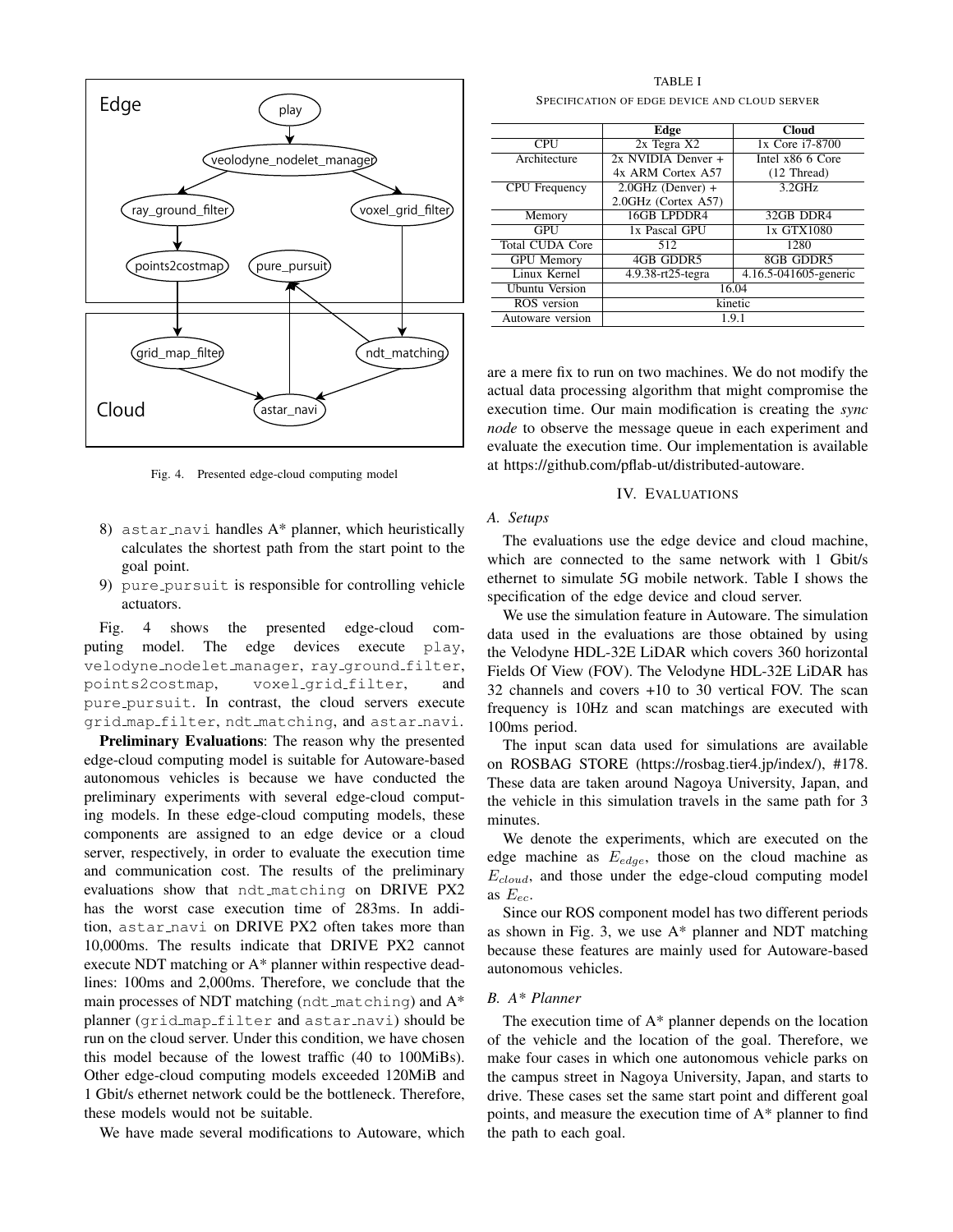

Fig. 5. Start, goal, and results of A\* planner of case 1, 2, 3, and 4. The green arrow denotes the start point and the blue arrow denotes the goal point. The white line represents the presented path of A\* planner. Red, green, and yellow points represent points acquired from LiDAR sensors.

Fig. 5 shows the start, goal and, results of A\* planner of case 1, 2, 3, and 4. The green arrow denotes the start point and the blue arrow denotes the goal point. We execute 100 trials of each case and measure the execution time to find the path to each goal. The white line represents the generated path of A\* planner.

Fig. 6 shows the execution time of  $A^*$  planner of case 1, 2, 3, and 4. For goal 1, the execution time of  $A^*$  planner is within 2,000ms deadline in every model. *Eedge* misses the deadline in the goal 2 while *Ecloud* and *Eec* are well within the deadline. For goal 3, *Eedge* is 24,037ms and *Ecloud* is 2,450ms. However *Eec* is within the deadline, 1,949ms. Finally, for goal 4, although *Eec* misses the deadline, *Eedge* has about 10.4 times longer execution time compared to *Eec*. As A\* planner is a CPU dependent task, *Ecloud* and *Eec* have significant advantages against *Eedge*. Furthermore, since the computation is distributed into two machines, the results also show that *Eec* performs better than *Ecloud*, up to 8%.

These results strongly clarify the contribution of the presented edge-cloud computing model. In addition, they address the importance of the model because even the slight change of the goal point will result their execution time to be varied drastically.

# *C. NDT Matching*

In NDT matching, the specific parameters must be defined with considering the trade-off between execution time and accuracy. Our parameters of NDT matching are as follows. The voxel size is 1 meter. The maximum step size of Newton's method is 100. Convergence threshold is 0.0001. The input point clouds from these LiDARs are downsampled by voxel\_grid\_filter. When downsampled, input point cloud spaces are divided into a cubic voxel. The size of



Fig. 6. Execution time of A\* planner of case 1, 2, 3, and 4. The red dotted line represents 2000ms, the deadline of A\* planner.



Fig. 7. Round-trip execution model

each cubic voxel, called *leaf size*, is set to 2.0. For parameters of A\* planner, the resolution is 0.2, the maximum distance of grid map filter is 1 meter, and the filter is points2costmap. We measure two metrics in NDT matching: execution time and deadline miss ratio.

(i) Execution Time: We measure the round-trip execution time that takes to complete NDT matching. Fig. 7 shows the round-trip execution time (edge-cloud-edge) in NDT matching, as shown in Fig. 4. We run 2,000 scans of NDT matching for *Eedge*, *Ecloud*, and *Eec*.

Fig. 8(a) shows the round-trip execution time of every scan. On average, *Ecloud* takes 13.9ms and *Eedge* takes 55.4ms, while *Eec* takes 35.1ms, 57% faster than *Eedge*. In Fig. 8(b), the worst case execution time of *Eedge* is 348ms and that of *Eec* is 103ms. This indicates that the presented edge-cloud computing model reduces the execution time compared to the edge computing model and slightly increases the execution time compared to the cloud computing model.

On *Eec*, only 2 of 2,000 scans are longer than 100ms. This implies that even with unpredictable traffic cost, the presented edge-cloud computing model has more clustered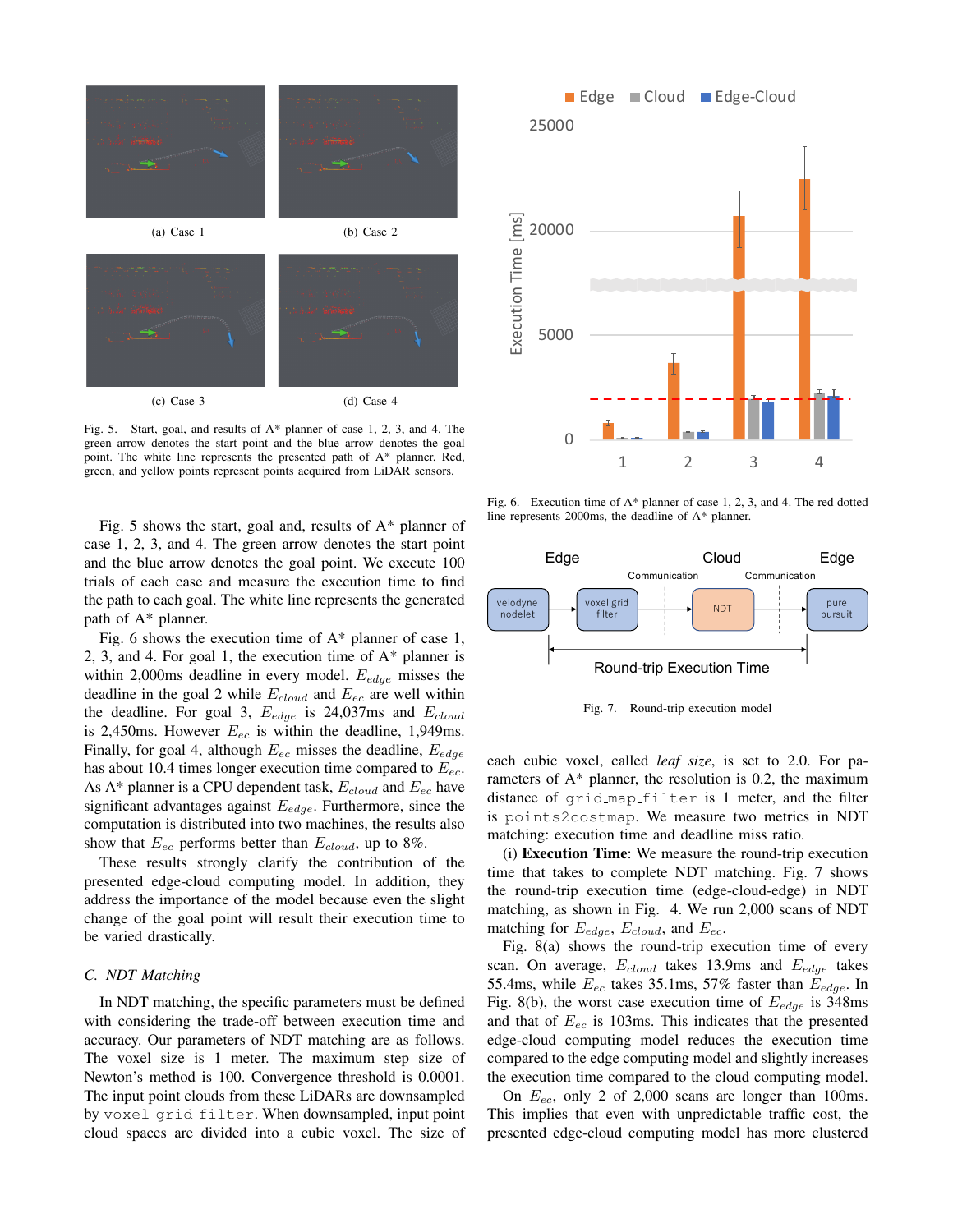

(a) Individual execution time

Fig. 8. Round-trip execution time of NDT matching





Fig. 9. Deadline miss ratio of NDT matching

execution time than the edge computing model. The existence of outlier is fatal in NDT matching because the accuracy of the algorithm heavily relies on the previous data. When the execution time of a certain scan is longer than 100ms, the next scan cannot use the previous data and make self-localization less accurate and longer to compute, which leads to another overload in NDT matching. This supports the fact that some of the spikes in Fig. 8(a) are clustered.

(ii) Deadline Miss Ratio: At the same time, we measure the deadline miss ratio of NDT matching as the following definition.

$$
Deadline Miss Ratio = 1 - \frac{N_{pp}}{N_{vel}},
$$
 (1)

where  $N_{pp}$  is the number of message pure pursuit received and *Nvel* is the number of message velodyne nodelet manager sent.

The deadline miss ratio can be derived from the overview of the message queue. Since the message queue size of the every topic is set to 1, and velodyne nodelet manager tries to send new data every 100ms. If the component of ndt\_matching misses its deadline (100ms), it does not fetch the latest data from velodyne nodelet manager. This causes the overflow of the queue when velodyne nodelet manager tries to send the data in the next scan. Thus, the number of queue overflows equals to the deadline miss ratio. One scenario runs 2,000 scans like Fig. 8(a) as one trial. We run 100 trials of the scenario and measure the deadline miss ratio in each trial. Therefore, the total number of measurements is 200,000 (= 2,000 scans \* 100 trials).

Fig. 9(a) shows the deadline miss ratio of each model. Out of 100 trials, *Eec* achieves 98 trials without any deadline miss, which is almost the same as *Ecloud*. Meanwhile, *Eedge* has the maximum of 3% deadline miss ratio and every set has at least one deadline miss. As Fig. 9(b) shows, the best case in *Eedge* is 0.35%, which is worse than the worst case in the edge-cloud computing model (0.20%). This experiment ensures us the stability in the execution time of the presented edge-cloud computing model. Only 6 of 200,000 measured are longer than 100ms deadline, which puts the success ratio  $(N_{pp}/N_{vel})$  of the presented edge-cloud computing model as 99.997%.

#### V. RELATED WORK

Edge-cloud computing is an uprising field due to the widespread use of IoT and mobile devices. One of the wellknown applications is mobile edge computation offloading